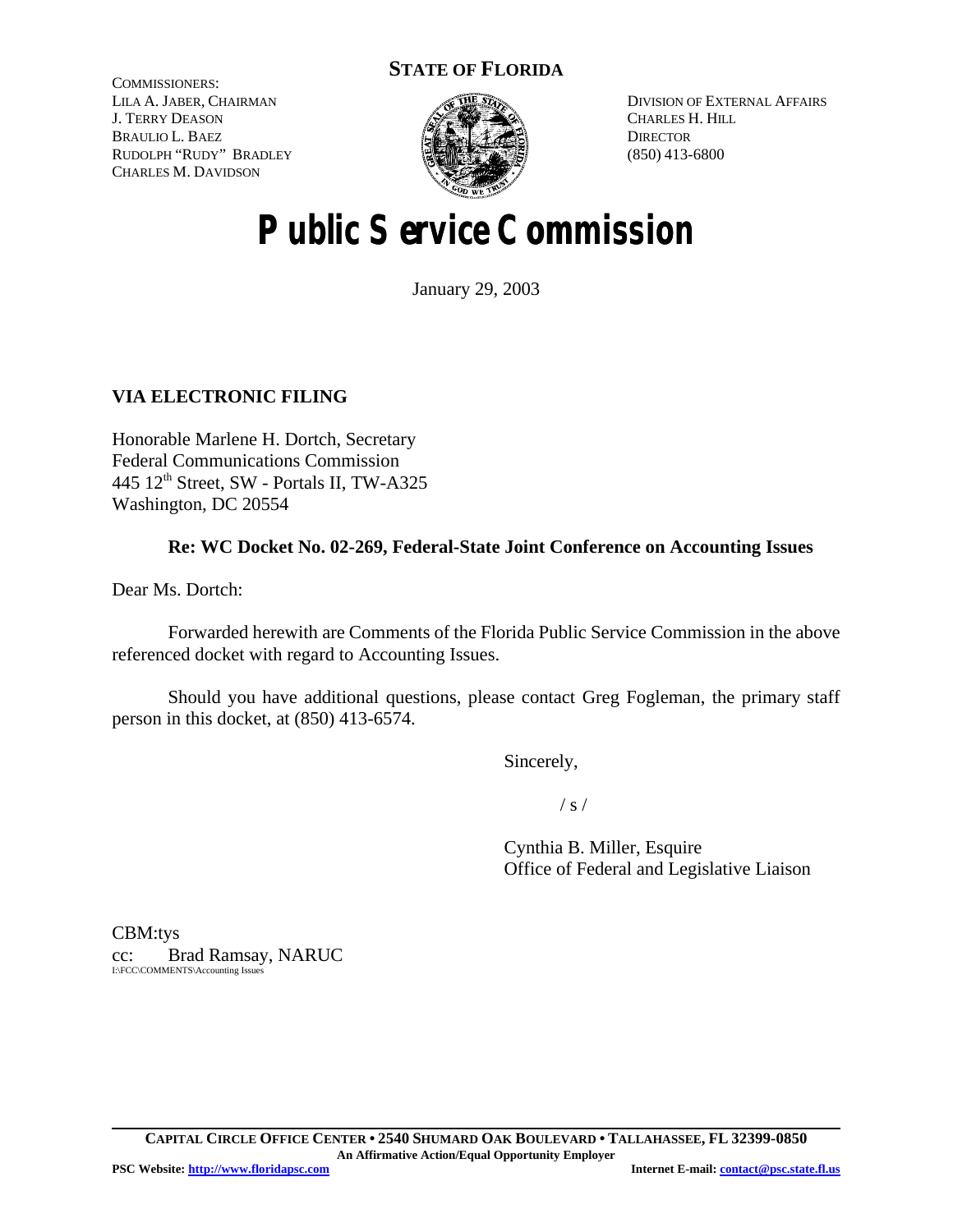### **Before the Federal Communications Commission Washington, D.C. 20554**

| In the Matter of                             |  |
|----------------------------------------------|--|
|                                              |  |
| Federal-State Joint Conference on Accounting |  |
| Issues                                       |  |
|                                              |  |

WC Docket No. 02-269

## **COMMENTS OF THE FLORIDA PUBLIC SERVICE COMMISSION REGARDING ACCOUNTING ISSUES**

The Florida Public Service Commission (FPSC) submits these comments in response to the Public Notice (DA 02-3449) released by the Federal Communications Commission (FCC) on December 12, 2002, on behalf of the Federal-State Joint Conference on Accounting Issues (Joint Conference). The Joint Conference requested public comment with respect to its comprehensive review of regulatory accounting and related reporting requirements. Specifically, the Joint Conference seeks comment on a number of the issues that were addressed in the FCC's Phase II Accounting Order. In addition, the Joint Conference requested comment on broader questions, including whether there are additional accounting requirements that should be adopted in order to ensure that federal and state regulators have sufficient information to protect consumers, monitor the market place, and promote investment and competition.

#### Additional Accounts

We believe that changes in the industry and the ongoing implementation of local competition should be reflected in an accounting system through both additions and deletions. We are cognizant, however, that both the benefits and the costs associated with collecting and maintaining data should be considered. The accounts identified in the public notice are representative of the categories that many states proposed during the FCC's Phase II proceeding. Specifically, these accounts relate to switching,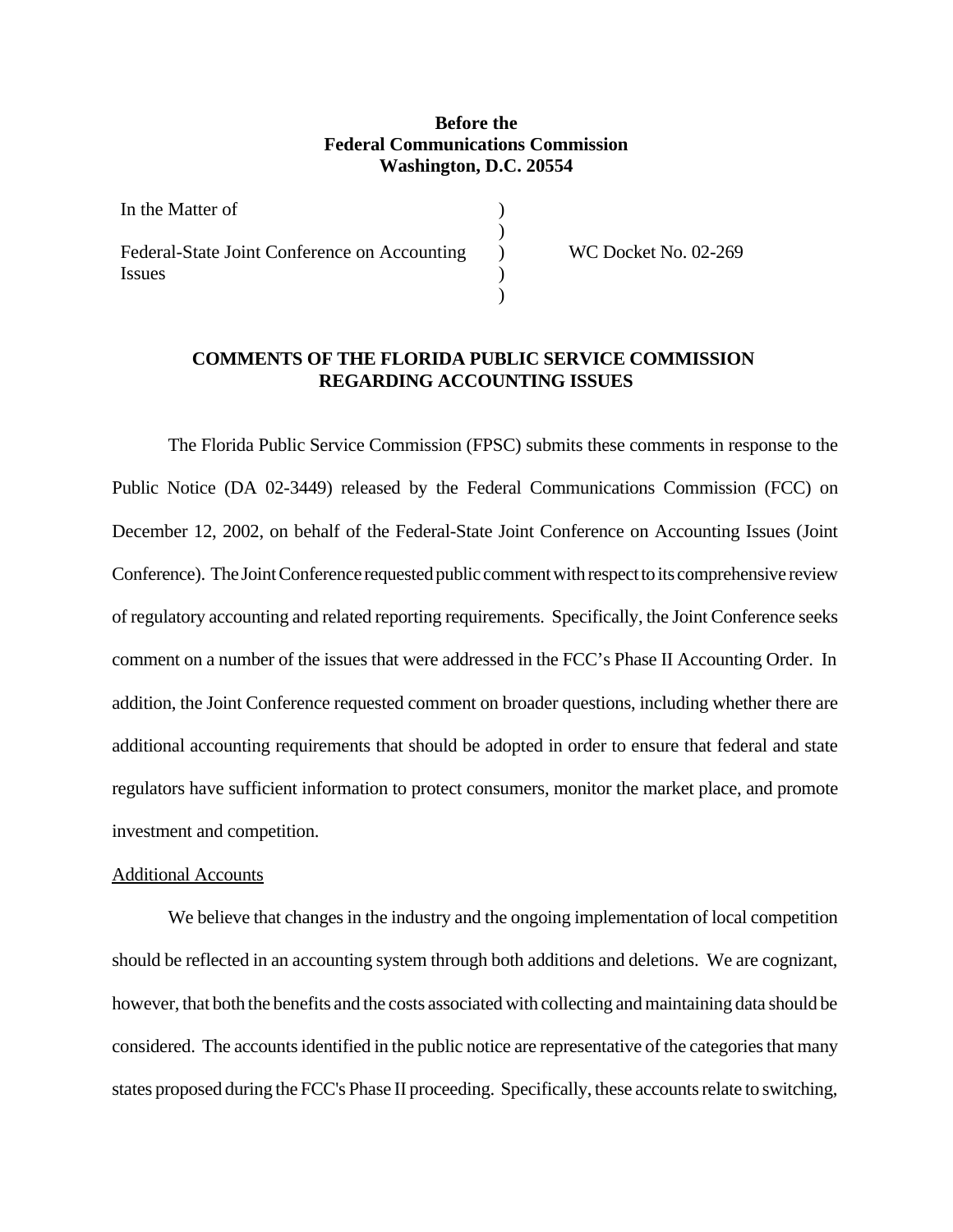Florida Public Service Commission WC Docket No. 02-269 Page 3

loop and interoffice transport, interconnection and universal service. These additions appear to be appropriate and necessary to enable the FCC to maintain an up-to-date accounting system. These accounts should enable the FCC and states to continue to understand the nature of the ILECs' investment and ensure that prices are reflective of their actual costs. Moreover, such information should allow the FPSC to monitor issues such as technology deployment, collocation, and interconnection cooperation. The creation of expense and revenue accounts for UNE and interconnection should also aid states in administering the prices of these services.

Additional benefits obtained from the accounts under consideration could result from their usefulness to states in setting policy direction. Moreover, the addition of these accounts would help states and the FCC better understand the degree of local competition and enable regulators to take steps to address issues that may be relevant to the state of competition.

#### Respective Roles

There are many instances where states would not have the necessary information available in a comparable standard format, absent data collected by the FCC. For example, in Florida, the large ILECs are no longer rate base regulated and are not required to file financial reports or basic information with the FPSC. As a consequence, the only publicly available source of accounting data and information is that data reported in Automated Reporting Management Information System (ARMIS).

The ARMIS data is collected in a uniform and standard format. This, in turn, provides all states and the public with efficient and reliable access to critical data that is needed: (a) in establishing UNE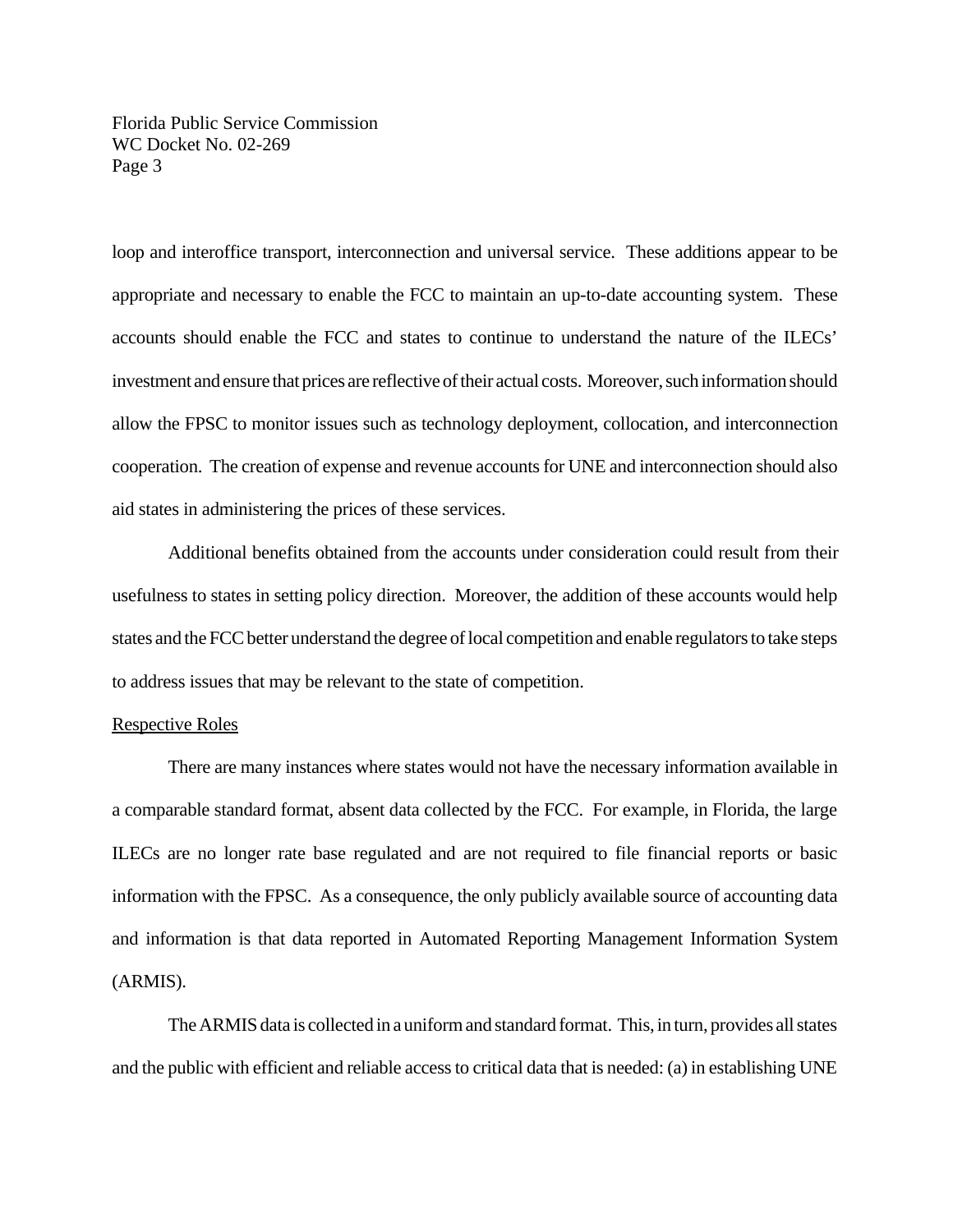Florida Public Service Commission WC Docket No. 02-269 Page 4

prices, interconnection rates, universal service support, and (b) in assessing service quality trends and network functionality, capabilities, and reliability. For these reasons, we believe that continued collection of ARMIS data is specifically in the public interest. Even if the data is used solely by the states, ARMIS provides the most efficient forum for collecting uniform, consistent, and comparable data among companies and it is used to carry out functions from the 1996 Telecommunications Act.. Establishing requirements at an individual state level endangers this uniformity and consistency and could result in more cost burden to the ILECs rather than less. Nonetheless, there is a balance that should be maintained relating to the public interest and the burden faced by carriers. We continue to support the FCC and the Joint Conference evaluation of data collected by the ARMIS reports and have no objections to eliminating the collection of obsolete data.

#### Conclusion

The FPSC supports the adoption of new accounts relating to switching, loop and interoffice transport, interconnection and universal service, so long as the benefits outweigh the costs. While we believe these new accounts are in the public interest and reflect the ongoing implementation of local competition, we are also mindful that a balance should be maintained relating to the public interest benefits and the cost burden faced by the carriers.

Additionally, the FPSC believes that the Communications Act specifically allows the FCC to collect data that is used solely by the states, if it is in the public interest. ARMIS provides the most efficient forum for collecting uniform, consistent, and comparable data among companies. Establishing requirements at an individual state level endangers this uniformity and consistency and could result in